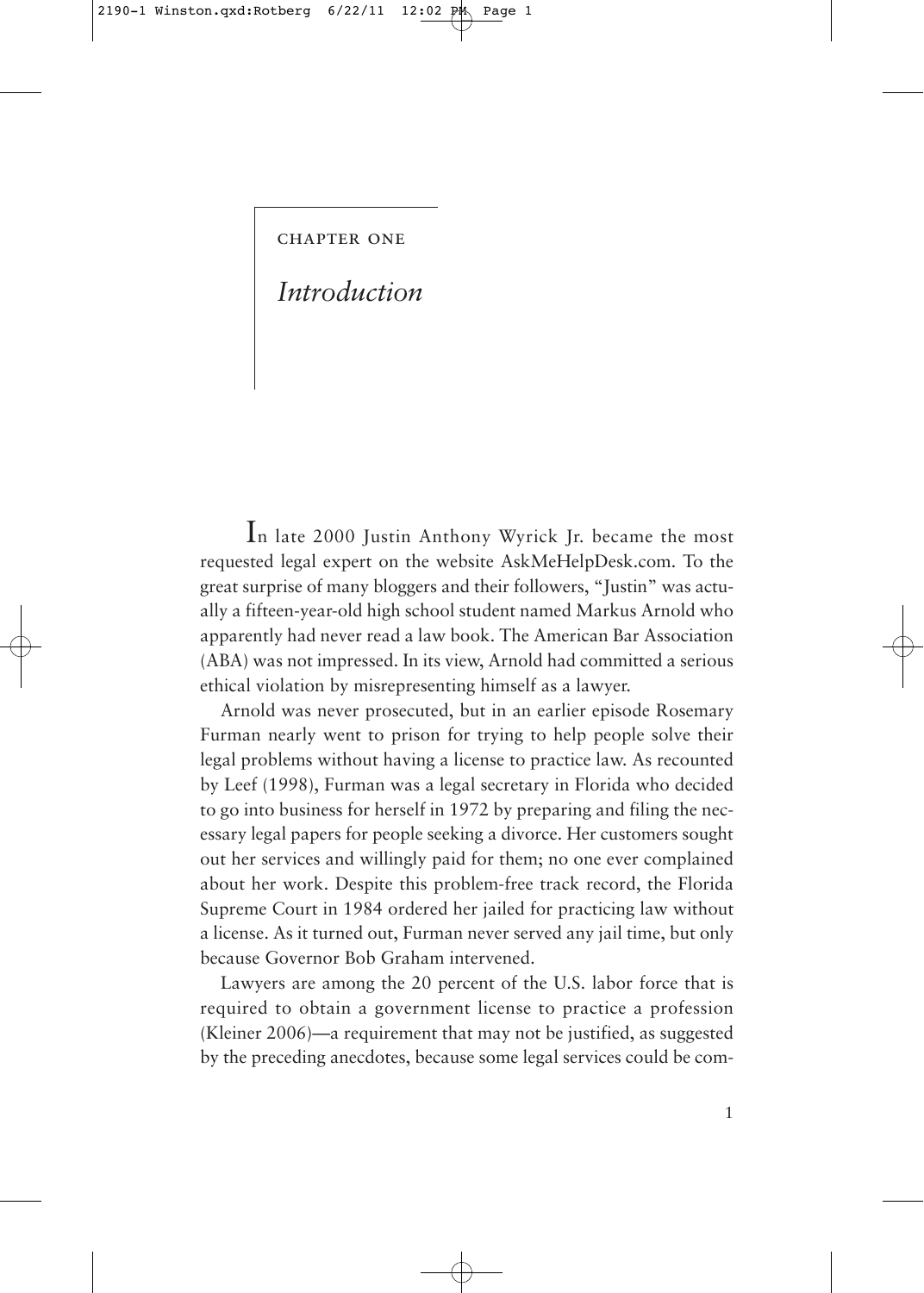petently provided by persons who have not had a formal legal education and who have not passed a state bar examination to obtain a license. Even people who do have a legal education are prevented from taking a bar examination and practicing law in all but a few states unless they graduated from an ABA-accredited law school. And ABA regulations prevent licensed lawyers who work for firms that are not owned and managed by lawyers from providing legal services to parties outside their firm. The ABA-imposed entry barriers are one important factor that we argue unnecessarily raises the cost of legal services. Before discussing the other important factor— that lawyers have become an effective interest group— we summarize how the ABA came to exert such a powerful influence on the practice of law.

## **The Evolution of the ABA's Influence**

The association first attempted to include its accreditation of law schools as part of states' occupational licensing of lawyers in 1921, when, claiming concern over the quality of the legal education being administered, it adopted a statement of minimum standards of legal education and instituted a policy of publishing a list of law schools that complied with those standards. Whether this policy had beneficial effects and was justified is unclear: it is difficult not only to measure the quality of the legal education at the time but to verify that the ABA's accreditation standards improved it. Some commentators argue that the true motivation for the standards was to prevent minorities and the poor from joining the profession (Auerbach 1971). If true, that motivation would undermine an alleged benefit of occupational licensing: that it can increase the presence of minority workers by serving as an imprimatur of worker quality.1

1. Law and Marks (2009) test the effects of occupational licensing laws on minorities and find that they helped minorities in some occupations, but they do not report results for lawyers in their study. Lehmann (2010) finds that, compared with whites of similar credentials, blacks are much more likely to be hired by the best law firms. But they are assigned to worse tasks and less likely to be made partner because they are given less desirable work at the beginning of their careers.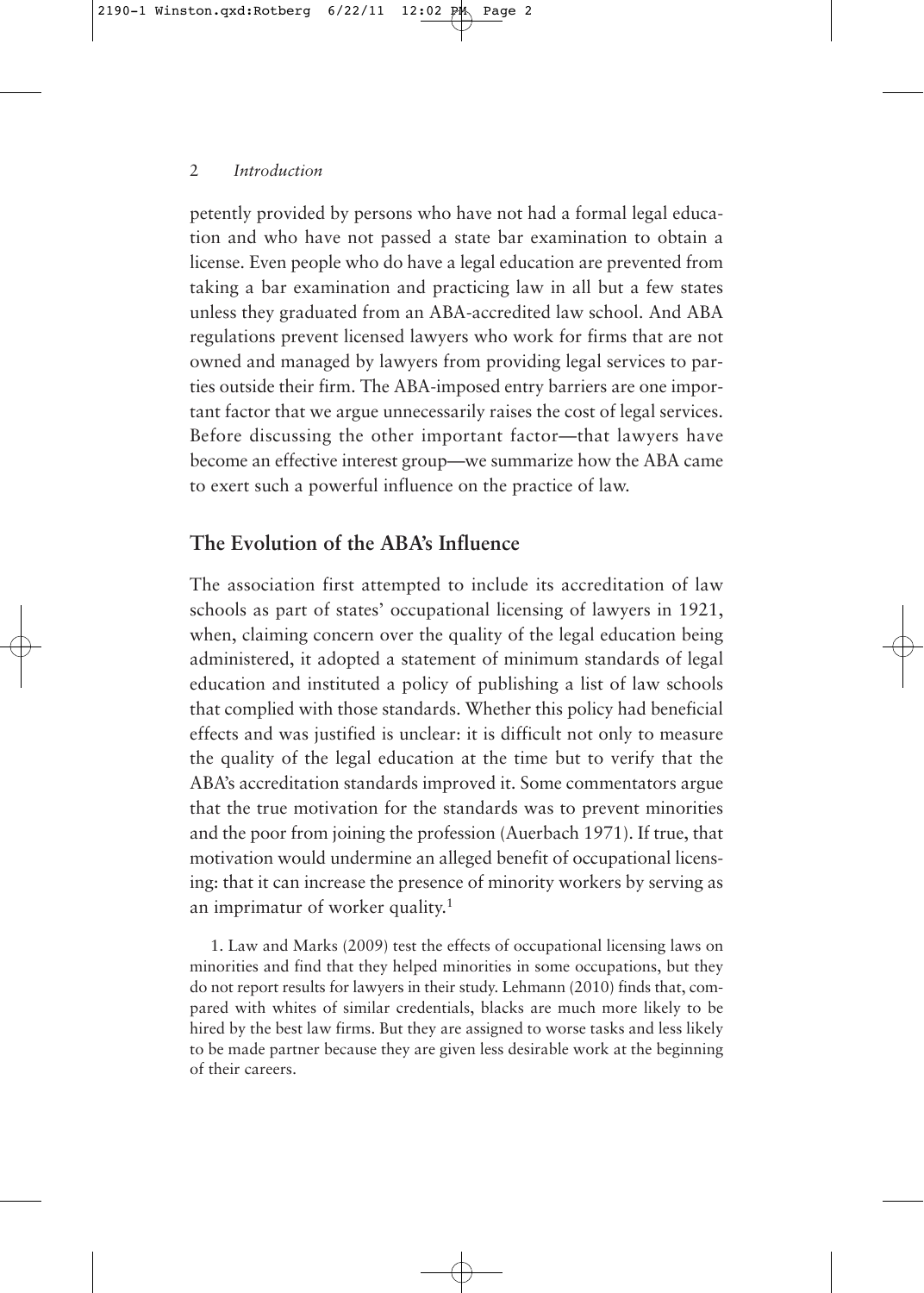Initially, state legislatures were not persuaded by the ABA's alleged justification for its standards, and four years after the standards were developed, not a single state required graduation from an ABAaccredited law school for admission to the bar. But by the 1950s the U.S. Department of Health, Education, and Welfare had recognized the Council of the ABA Section of Legal Education and Admissions to the Bar as the sole accrediting agency for degree-granting law schools, and about half the states had education requirements based on ABA standards. Friedman (1962, p. 153) suggested that the other states did not have such requirements because many state legislators themselves were graduates of unaccredited schools: "If they voted to restrict admission to the profession to graduates of approved schools, in effect they would be voting that they themselves were not qualified." Friedman later predicted that as more legislators were trained at accredited law schools, the ABA standards would be more broadly accepted (Fossum 1978). Indeed, Friedman's forecast has proved to be correct: today, all but a few states, notably California, require would-be lawyers to have graduated from an ABA-accredited law school, and every state except Wisconsin requires them to pass a bar exam.<sup>2</sup>

State governments also allow the ABA to enact regulations that govern the type of legal services that firms and individuals can offer. A firm is prohibited from offering legal services unless it is owned and managed by lawyers. The ABA defines the practice of law to prevent nonlawyers from providing what it deems to be legal products and services. Not surprisingly, its definition of the practice of law is expansive and includes nearly every conceivable legal service. The ABA has urged states to invigorate enforcement of practice restrictions on nonlawyers (Hadfield 2008a), even to restrict the sale of simple, standardform wills as the unauthorized practice of law.

2. Wisconsin allows graduates of the University of Wisconsin Law School to practice law without passing a bar examination.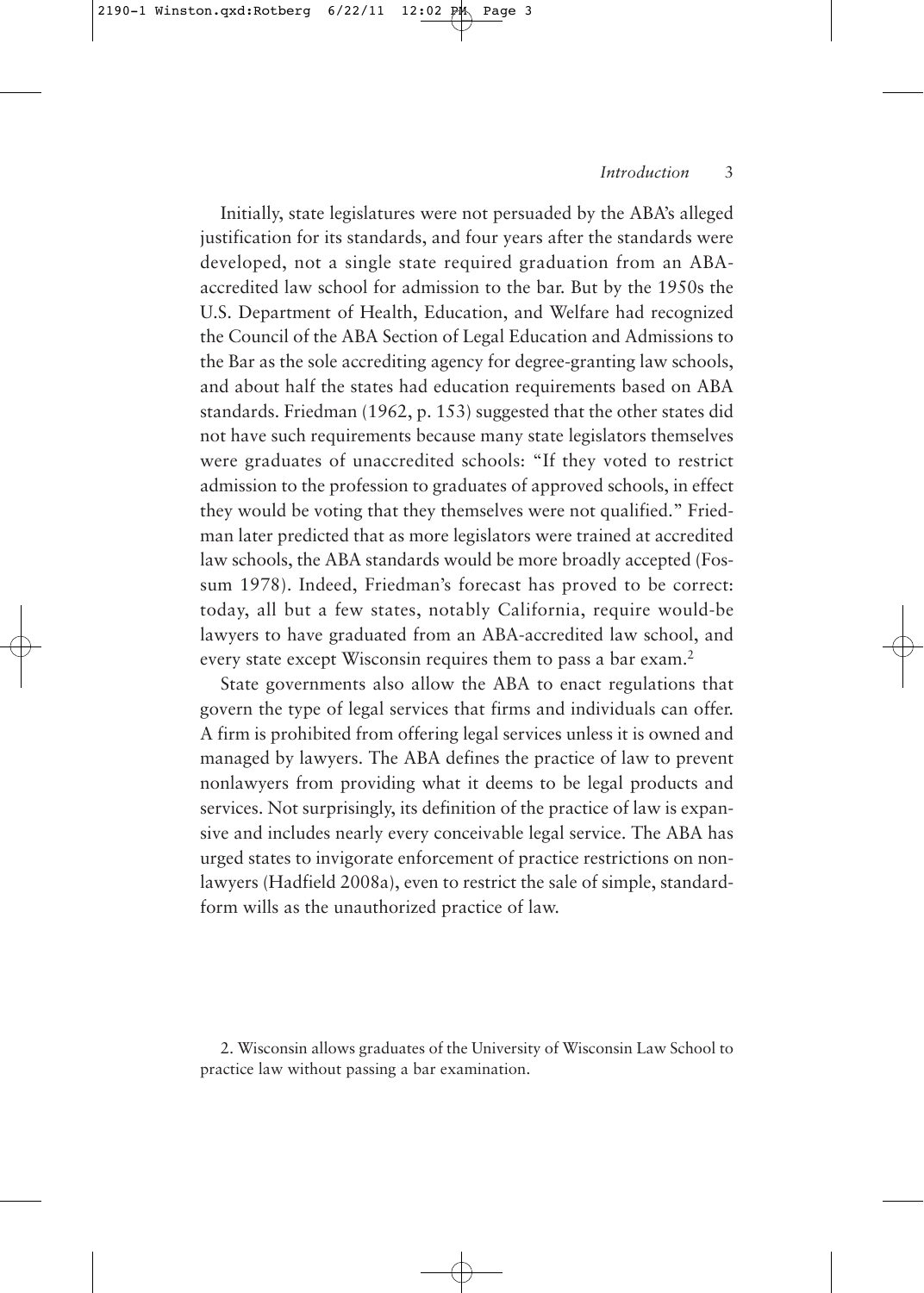## **Lawyers as an Interest Group**

With the help of the ABA, lawyers have developed into a powerful interest group that limits its membership. Unlike most other interest groups, lawyers benefit from government policies that increase the demand for their services.

The symbiotic relationship between policymakers and the legal profession has roots that can be traced to the formative years of the United States. In an 1816 letter to Benjamin Austin, Thomas Jefferson lamented that lawyers "by their numbers in the public councils, have wrested from the public hand the direction of the pruning knife."<sup>3</sup> Shepard (1981) documents the concern that lawyers may have been overrepresented in powerful state government positions during the nineteenth century, when, for instance, lawyers constituted 34 percent of the 1850 Virginia legislature despite making up less than 1 percent of the largely agrarian population. Between the Civil War and the 1950s, lawyers won approximately half of all gubernatorial elections (Schlesinger 1957).

With the rapid growth of the federal government following the New Deal, federal legislative positions became substantially more powerful than their counterparts at the state level. During the past forty years, nearly 60 percent of the members of the U.S. Senate and 40 percent of the members of the U.S. House of Representatives held a JD (juris doctor).<sup>4</sup> In the same period, four of the eight presidents also studied and practiced law before embarking on their political careers. Generally, an interest group can more easily gain from the political process when it "speaks the same language" as the public officials whose policies it is trying to influence. Accordingly, it is not

3. The quote comes from *The Writings of Thomas Jefferson*, edited by H. A. Washington (New York: H. W. Derby Publishers, 1861).

4. The 91st Congress (1969–70) contained 58 senators and 219 representatives with a law degree. Lawyers' grip on legislative power has persisted; the 111th Congress (2009–10) contains 57 senators and 168 representatives with a JD. Those figures are taken from the Congressional Research Service's periodic publication "Membership of the Congress: A Profile."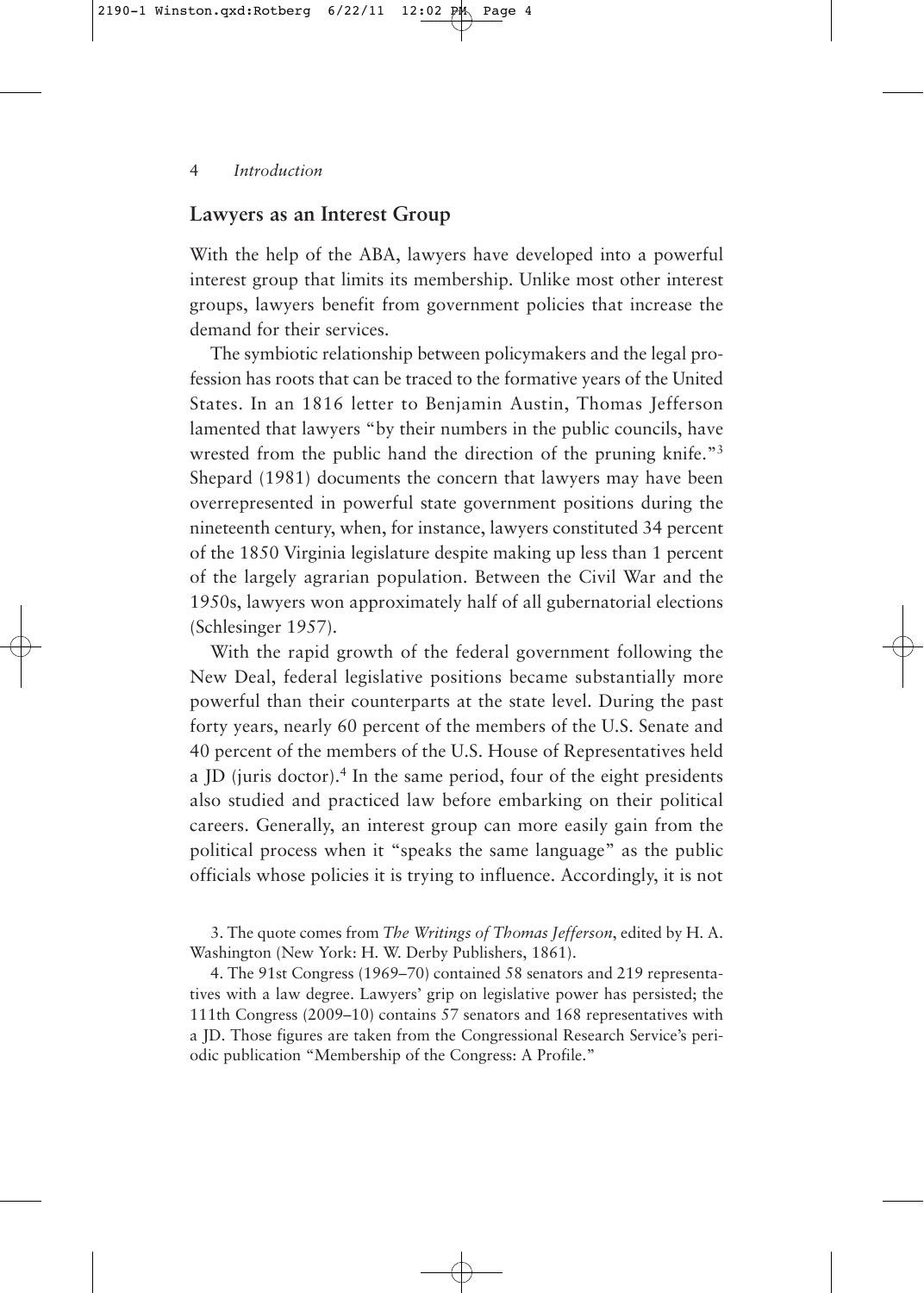surprising that members of the legal profession benefit when lawyers lobby former practitioners.

Basic economics suggests that entry barriers to the legal profession, regulations on the type of legal services that firms and individuals can provide, and government-induced demand for lawyers will raise the price of legal services. In this book, we argue that this higher price cannot be justified as the "cost" of ensuring that uninformed consumers of legal services are served by competent lawyers and that socially desirable policies are implemented and executed. Instead, the forces that reduce the supply of and increase the demand for lawyers create significant social costs including a sizable deadweight loss from higher legal fees, less innovation by law firms and lawyers, a misallocation of the nation's labor resources, and socially perverse incentives for attorneys in their collective behavior as an interest group to support inefficient regulatory, liability, patent, and other policies that preserve and enhance their wealth.

To address those costs and improve social welfare, we argue that deregulating entry by individuals and firms into the legal profession is desirable to force lawyers to compete more intensely with each other and to face competition from nonlawyers and firms that are not owned and managed by lawyers. Occupational licensing may be justified to protect consumers if they have imperfect information about the quality of a service being offered, but the theoretical and empirical evidence supporting occupational licensing for lawyers is weak. We do not oppose lawyers continuing to acquire credentials to signal their competence and quality, but allowing the ABA to enjoy a monopoly on law school accreditation and the states to require that lawyers pass a licensing exam is not necessary to facilitate informed decisions by consumers of legal services.

## **Characterizing the Empirical Debate**

An overview of the empirical debate is provided in figure 1-1, where  $w<sub>0</sub>$  denotes lawyers' wages without the effects of occupational licensing and entry restrictions on supply,  $S_0$ , and of government policies on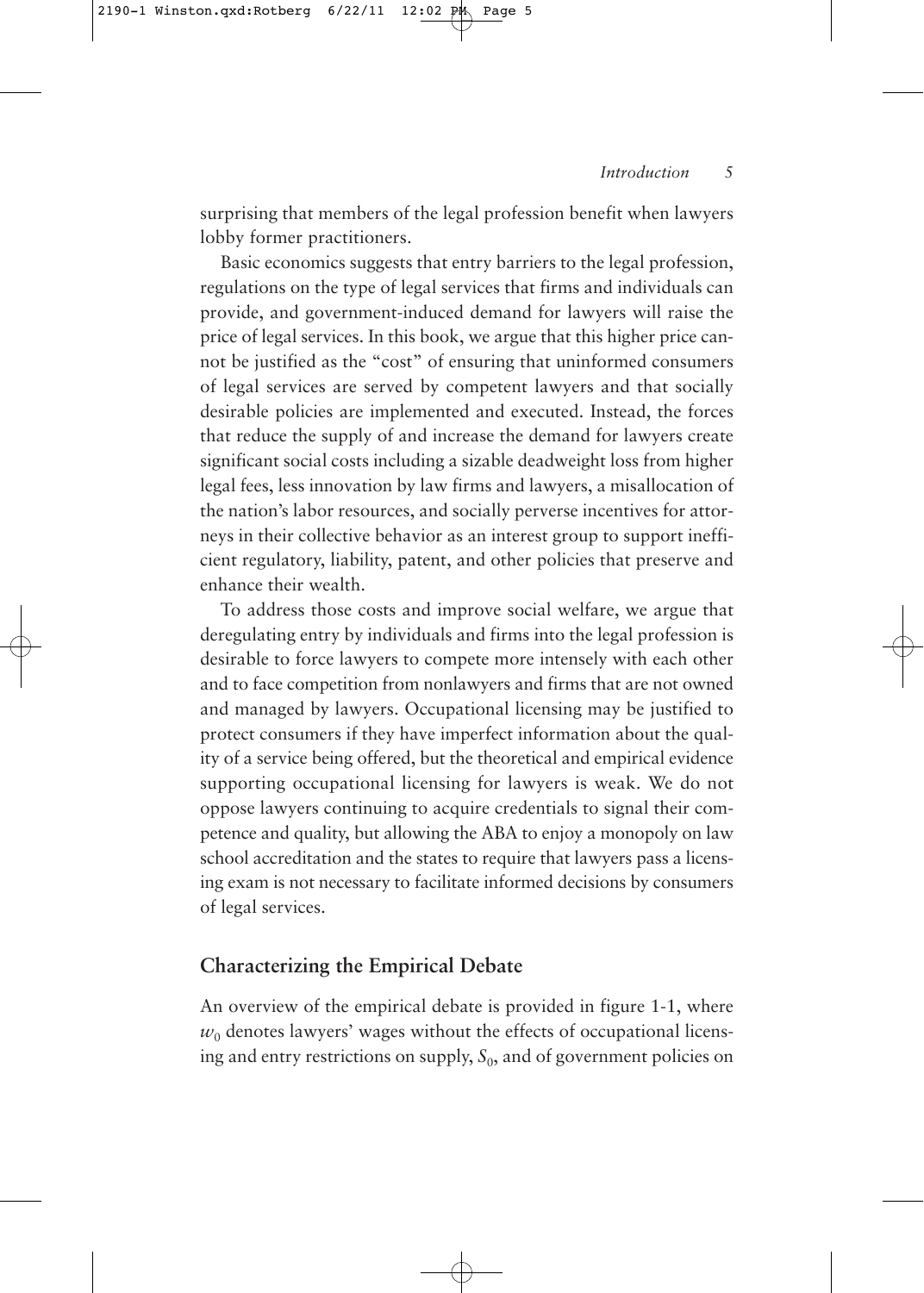Figure 1-1*. The Market for Lawyers* 



Source: Authors. Note: See text for explanation of terms.

demand,  $D_0$ . Occupational licensing and entry restrictions cause the supply of lawyers to shift inward and become more inelastic, as indicated by  $S_1$ , which causes lawyers' wages to rise to  $w_1$ . Public policies that induce firms and individuals to hire lawyers shift the demand for lawyers to  $D_1$  causing lawyers' wages to rise even more to  $w_2$ . Our interest is in whether the increase in lawyers' wages caused by entry restrictions and government-induced demand for lawyers is unjustified on efficiency grounds or, alternatively, is justified because of lawyers' unobserved skills and abilities and their working environment, because consumers receive higher quality legal services than they would receive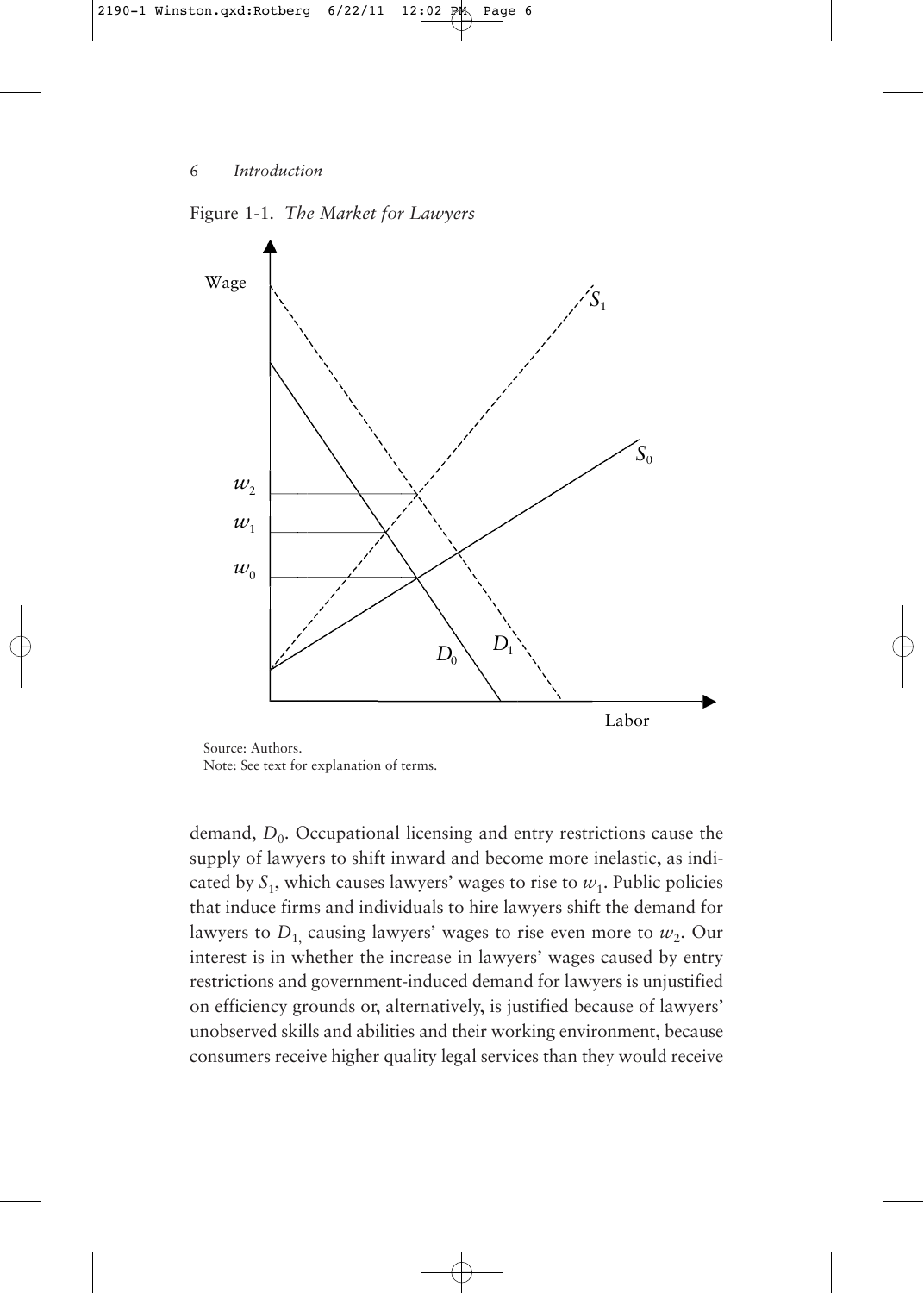without occupational licensing, and because lawyers contribute to implementing and executing beneficial public policies.

As regulatory economists, we find it natural to reason that occupational licensing, like other regulations that restrict entry, benefits existing suppliers by limiting competition. Thus its primary effect is to generate earnings premiums to practitioners in a particular profession such as law—earnings premiums that could be inefficient.

Labor economists are cautious about reaching the conclusion that workers in a particular profession such as law receive inefficient earnings premiums, noting the possibility that empirical estimates of wage premiums actually capture returns to unobserved skills, abilities, and working conditions, and that such returns are justified on efficiency grounds.<sup>5</sup> If this possibility is true, lawyers may receive earnings premiums that are unrelated to market inefficiencies caused by restrictions on entry and competition and that thus do not reflect social costs. We recognize this concern and therefore conduct a battery of tests to examine whether our estimates of earnings premiums can be explained by unobserved factors that reflect efficiencies, but we find no evidence that such efficiencies contribute to explaining lawyers' premiums.

Hadfield (2008b) summarizes the law literature that criticizes lawyers for being self-interested at the expense of consumers of legal services and the ABA for initiating regulations, including unauthorized-practice-of-law restrictions, which promote the interests of lawyers. This literature focuses on the costs to lawyers' reputations and to consumers who do not have access to legal services, but it does not discuss our concern about lawyers' potentially counterproductive role in maintaining inefficient public policies and how those policies benefit lawyers. If the demand for lawyers is increased by government policies that raise social welfare, then those benefits should be balanced against increases in lawyers' earnings. But we find that the policies that increase lawyers' earnings premiums have been assessed

5. Unobserved differences in skills refer to differences in skills among lawyers that we as empirical analysts are unable to observe. This does *not* imply that those differences in lawyers' skills are not observed by consumers of legal services.